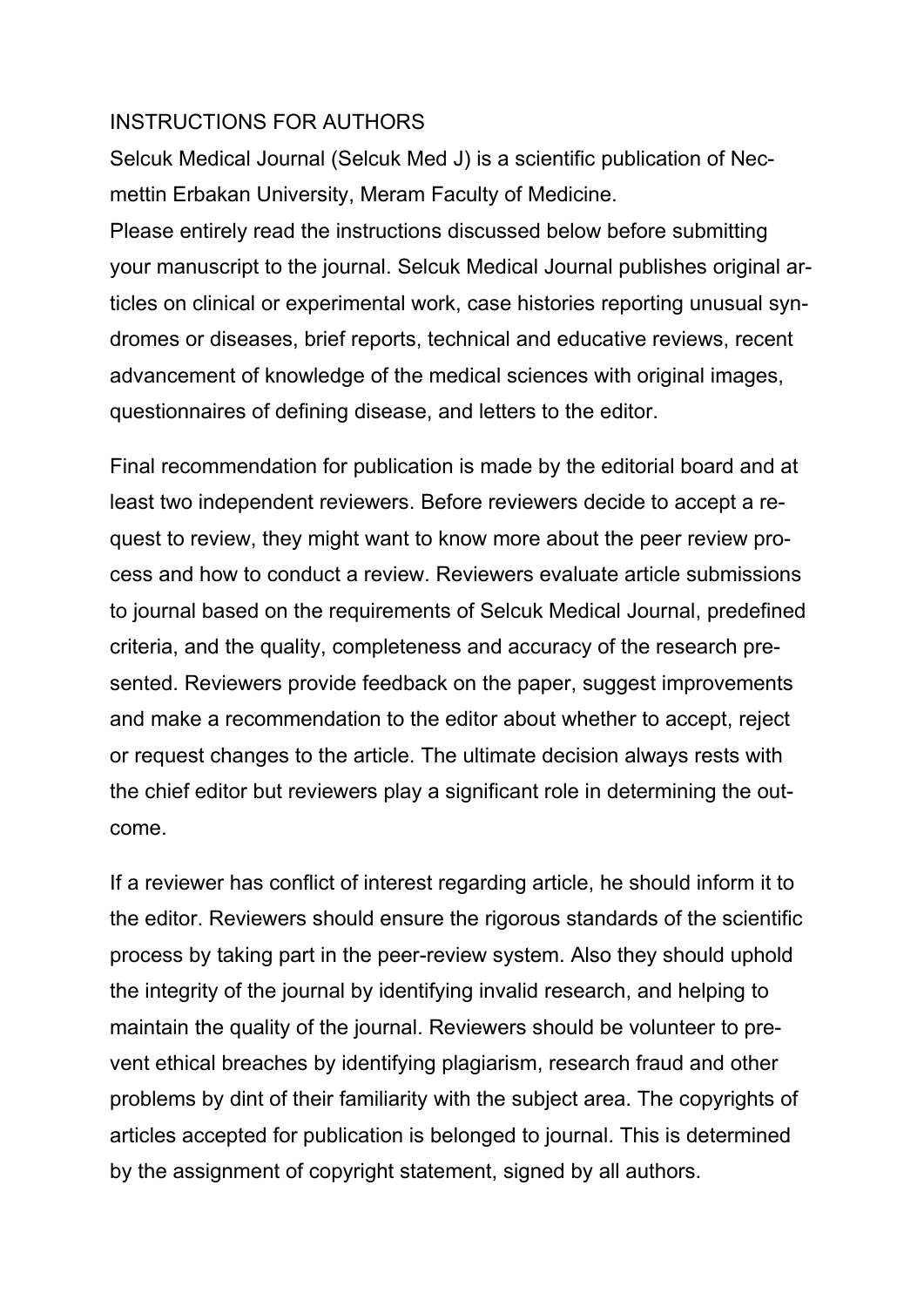The journal is published four times in a year. The language of the journal is Turkish and/or English. Manuscripts submitted to the journal should not be published before or not under consideration elsewhere (in the case of previous oral or poster presentation of the paper at scientific meetings author should inform the journal). The full responsibility of the articles (ethic, scientific, legal, etc.) published in the journal belong to the authors. If the paper is not prepared in conformity with the writing instructions, decision for its evaluation will be made by the members of the editorial board. The articles have not been published anywhere before and no other journal has been sent for the publication. Plagiarism program (iThendicate) is used in Selcuk Medical Journal. Articles with similarities that exceed the academic citation limit and/or articles that are not prepared in accordance with the publication rules will not be evaluated. All studies require approval of the ethics committee and certification of this certificate will be the basis for the publication of the manuscripts.

All studies should be informed of the level of authors' contribution and approval. The study should also be informed that there is no financial conflict of interest at any stage, including data collection, experimentation, writing and language editing. Commercial sponsorship should be reported if it is in work.

The editorial and publication processes of the journal include the International Committee of Medical Journal Editors (ICMJE), the World Association of Medical Editors (WAME), the Council of Science Editors (CSE), the Committee on Publication Ethics (COPE), the European Association of Science Editors (EASE) and the National Information Standards Organization (NISO). The editorial and publishing processes of the Selcuk Medical Journal are conducted in accordance with the principles of Transparency and Best Practice in Scholarly Publishing [\(doaj.org/bestpractice\)](http://doaj.org/bestpractice).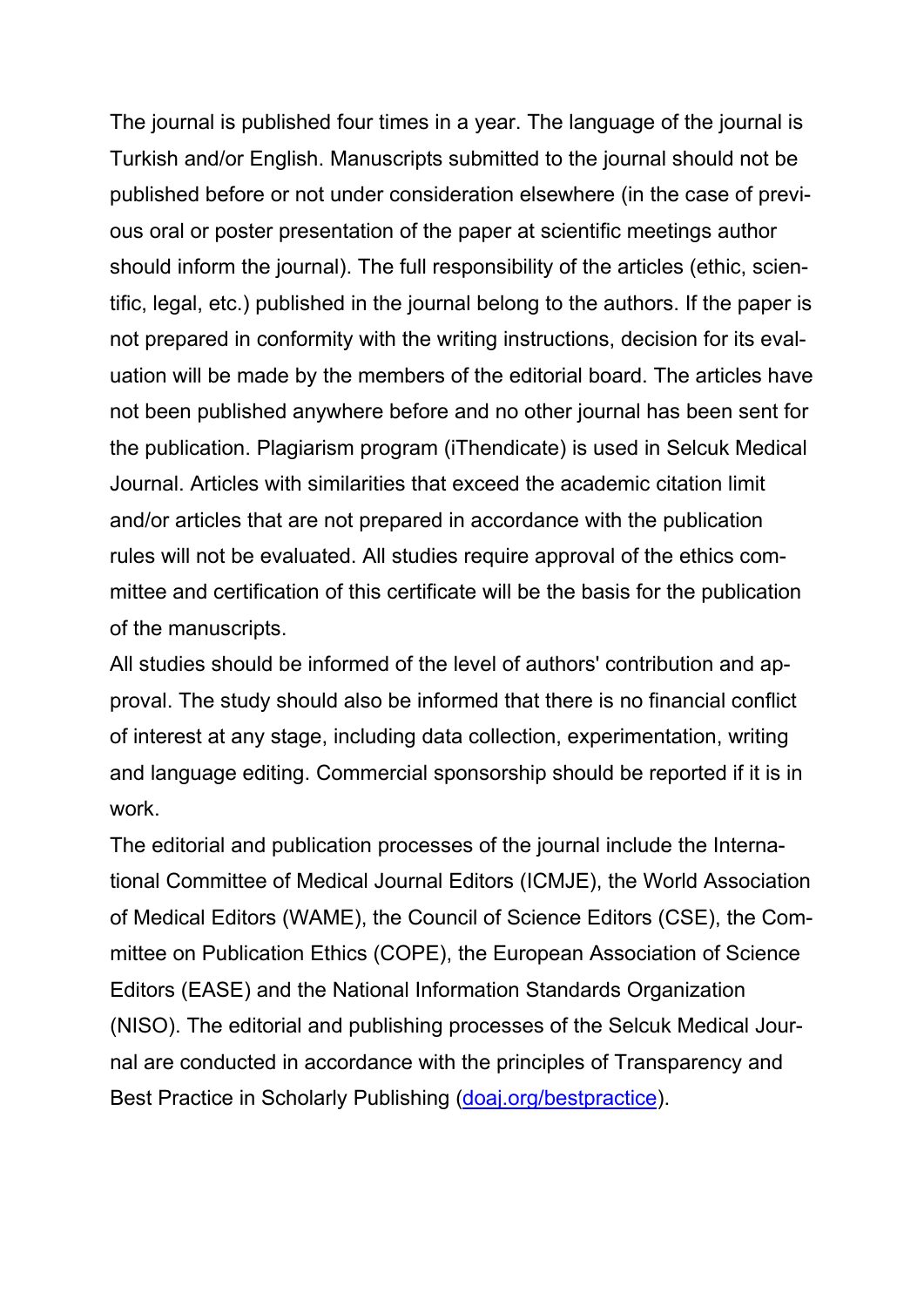The Editorial Board will act in accordance with COPE rules in the face of claims and suspicions of plagiarism, citation manipulation and data forgery of works submitted to our journal. The Editorial Board of the journal handles cases of objections and complaints within the scope of COPE guidelines. Authors can contact the Chief Editor or Editorial Board directly for objections and complaints. When necessary, an impartial representative is appointed for issues that the Editorial Board cannot solve within itself. The Chief Editor will make the final decision in the decision-making process for appeals and complaints.

Publisher and editor always be willing to publish corrections, clarifications, retractions and apologies when needed.

The all correspondences (manuscript submission, follow up, reviewers reports, revision files, ac- ceptance form and other forms about publications) about Selcuk Medical Journal should be made online at https://www.selcukmedj.org . The rules about the manuscripts that would be submitted are given below.

### WRITING INSTRUCTIONS

Submitted manuscripts should be prepared using Microsoft Word program. All manuscripts, figures and pictures must be submitted electronically as word and pdf format h https://www.selcukmedj.org. Authors should ensure that (apart from the title page) the manuscript should contain no clues about the identity of authors and institution where the study was performed.

All papers should be arranged on the basis of following sequence: 1. Title page, 2. Turkish abstract, 3. English abstract, 4. Text of the article, 5. References, 6. Table(s), 7. Figure(s) and illustration(s), 8. Figure legend(s).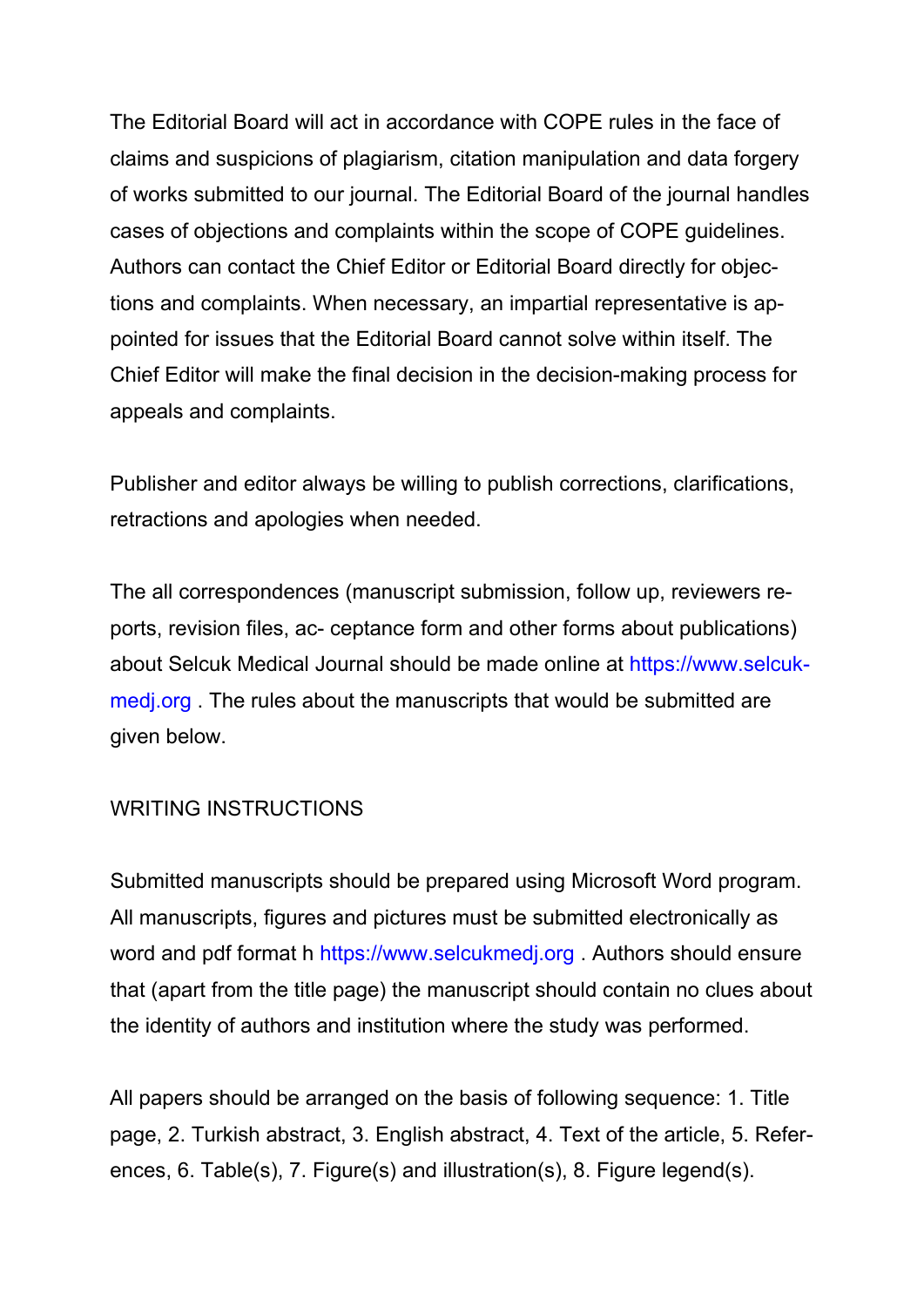In the original (research) articles number of words should not exceed 4000 (except abstract, references, tables, figures and legeds) for the text of article and 400 for the abstract. Upper limit for reference number is 60, and this limit is 10 for tables and figures. The abstracts should include objec- tive, materials and methods, results and conclusion sections.

Case reports should be composed of Turkish and English title, Turkish and English abstracts, introduction, case report, discussion and references. The number of typewritten pages should not exceed 8 pages and 3 picture in case reports. In abstract, numbers of words should not exceed 200 and should be written as a paragraph.

Reviews should be composed of Turkish and English title. In abstract, numbers of words should not exceed 400. In reviews number of tables and figures (or pictures) should not exceed 6. Upper limit for reference number is 80. Abstracts should be written as a paragraph.

Letter to editor, brief report, image report, advancements in technical and medical topics and questionnaires of original issues should not exceed 2 typewritten pages. Its should be composed of Turkish and English abstracts (100 words).

## PREPARATION OF MANUSCRIPT

## Title Page

Title of the article should be written both in English and Turkish. The first and last names for all contributors designated as author should be written clearly. Subsequently, address of the institution where the study was performed should be written clearly. If the study was previously presented in any scientific meeting, name and date (as day‐ month‐ year) of the organi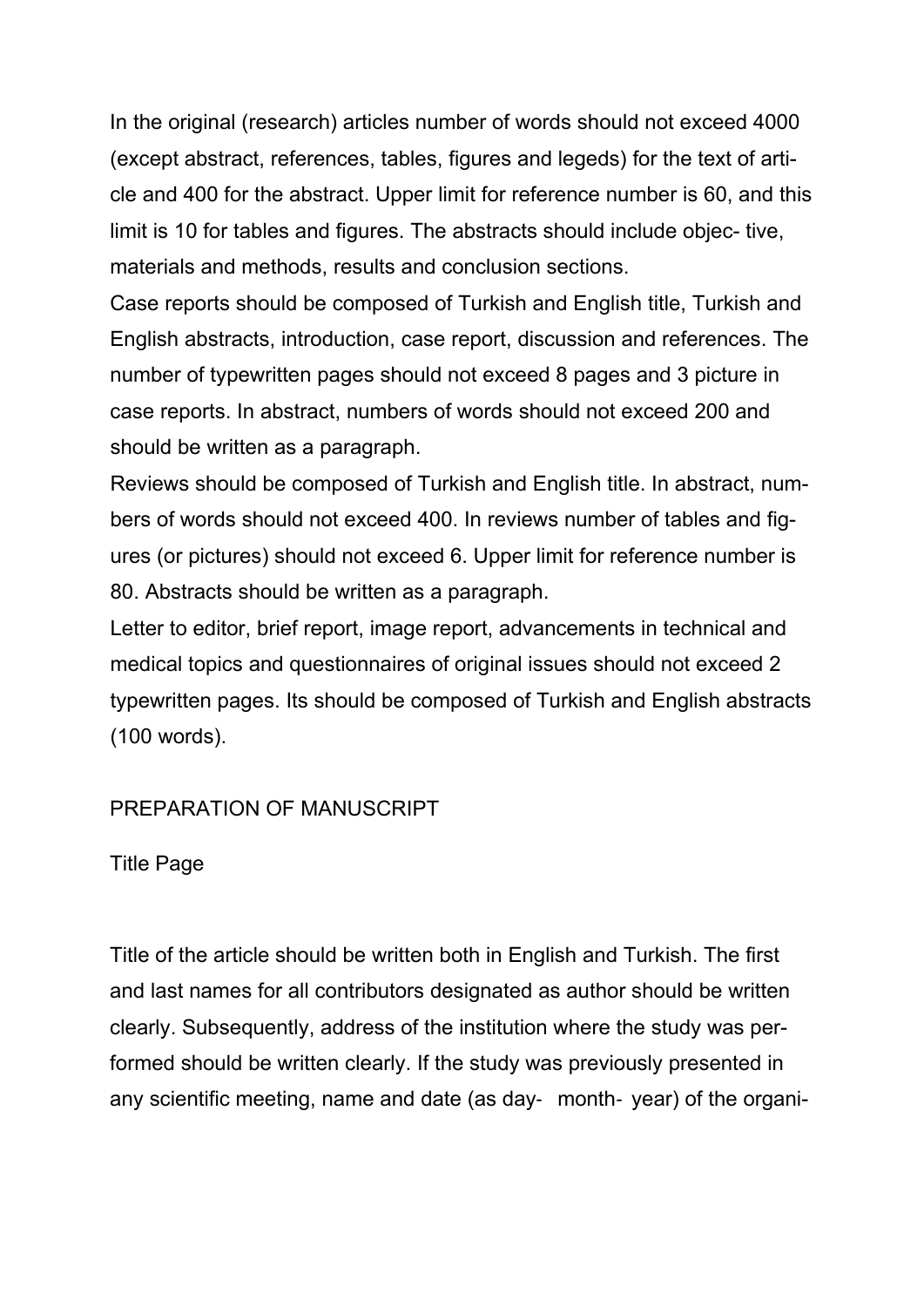zation should be written. The name and mailing address of the corresponding author, accompanied by telephone and fax numbers, and e‐ mail should be written at the bottom of title page.

## **Abstracts**

Abstracts should be given in separate sheets. English title should be used for English abstracts. The abstracts should not exceed 400 words in original articles and 200 words in case reports. The abstract should include objective, materials and methods, results and conclusion sections in research articles. Turkish and English key words should be listed at the bottom of the abstract page in original articles and should not be more than 5 words. In selecting key words, authors should strictly refer to the Medical Subject Headings (MeSH) list of the Index Medicus. Turkish key words should be selected from Turkish Science Term ((http://www.bilimterimleri.com). The abbreviations should not be used in the abstract.

## Text

Text is composed of Introduction, Materials and Methods, Results and Discussion.

Introduction: The matter and purpose of the study is clearly defined. Materials and Methods: This should include the date and design of the study, the setting, type of participants or materials involved, a clear description of all interventions and comparisons, and the statistical analysis. If the study is a clinical study the title should be 'Patients and Methods'. Results: Collected data and results of statistical analysis should be outlined in this section.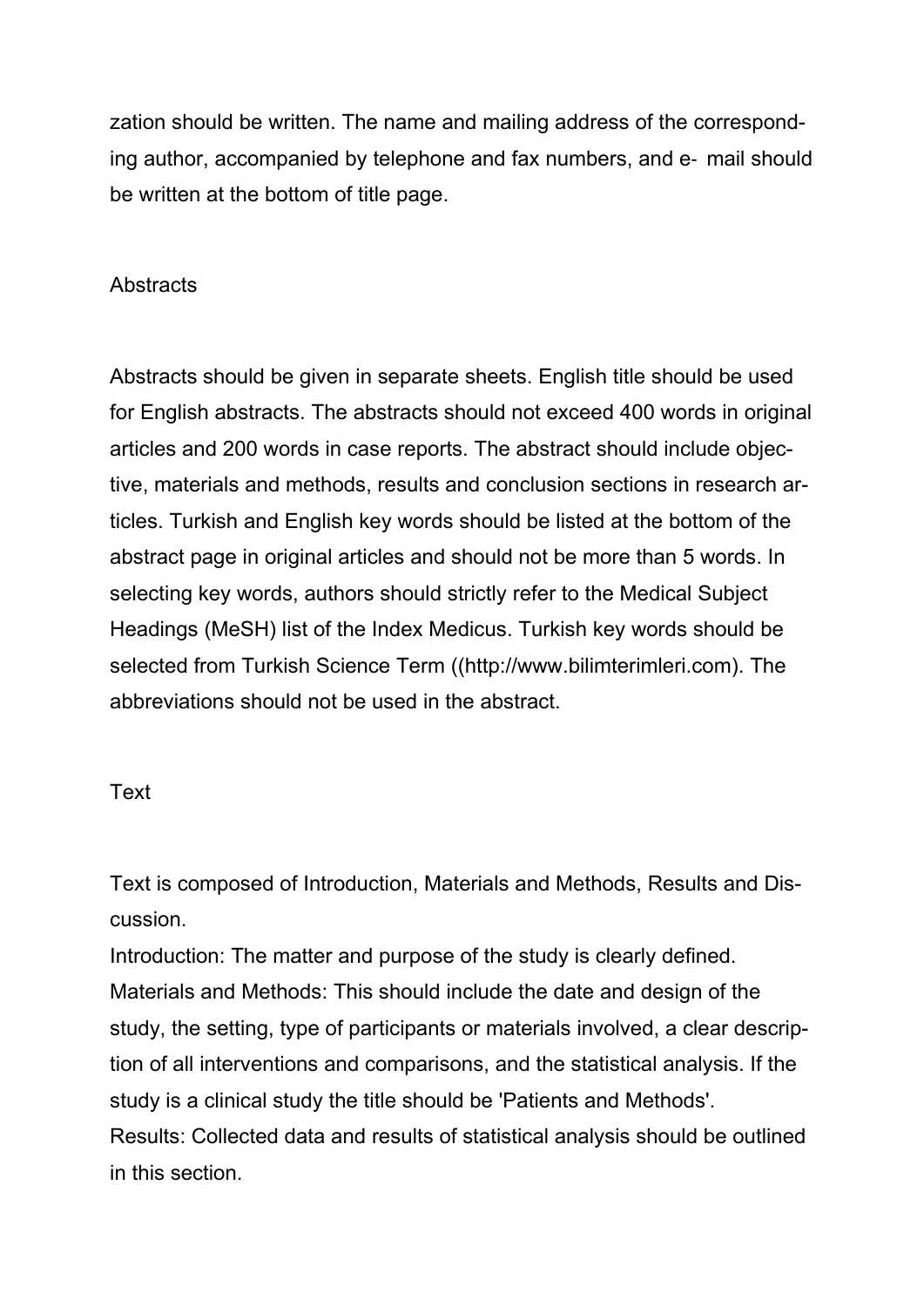Discussion: The discussion section should include interpretation of study findings and results should be considered in the context of results in other trials reported in the literature. All written content should be prepared in conformity with grammar and punctuation rules. Avoid abbreviations whenever possible; in case of necessary, it should be given in parentheses when they are first used. References, figures, tables and illustrations should be consecutively numbered in the order in which they have been cited in the text. All measurement units in the text should be used in accordance with international standards for units of measurement.

#### References

References should be given in a separate sheet with double spaced. References should be consecutively numbered in the order in which they are first mentioned in the text using Arabic numerals (in parentheses). If the author names in references are used in a sentence, it should be given in parentheses when they are first used. Reference number should be placed at the end of sentence before the period. If there are multiple references number use "," between them and "‐ " should be inserted between digits when three or more consecutive references are used [e.g. (1,2), (1,3)]. Journal references should include the following information: year, volume, first and last pages of article. Book references should include

only year and first and last pages of the article. Authors in the references should be cited with last names and first initials. Journal's title should be abbreviated in conformity with the Index Medicus system. References should be cited as per the examples below. If there are more than 3 authors, only first 3 may be listed followed by "et al" for references. Journal references: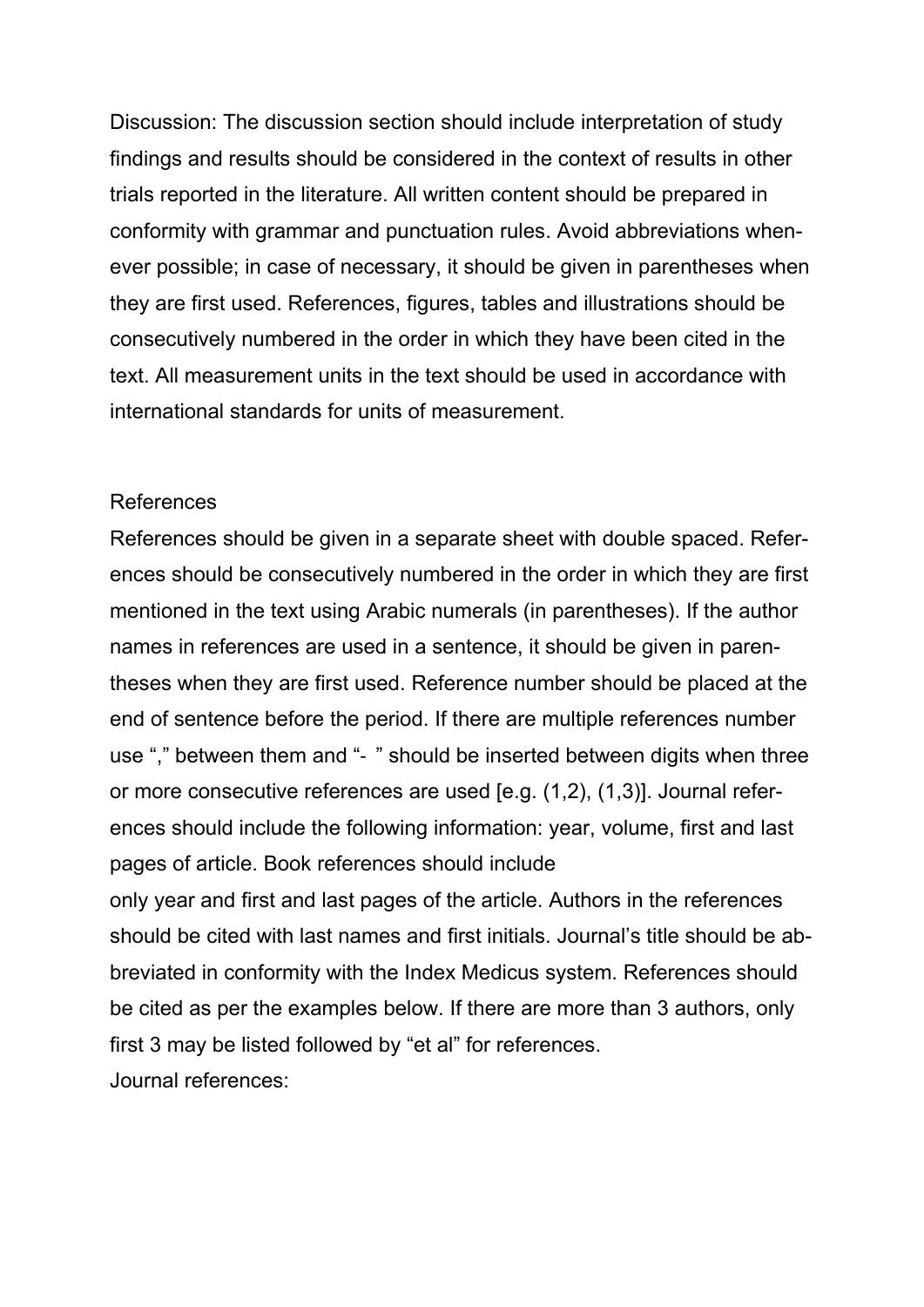1) Kocakuşak A, Yücel AF, Arıkan S. Karına nafiz kesici-delici batın yaralanmalarında rutin abdominal eksplorasyon yönteminin retrospektif analizi. Van Tıp Dergisi 2006;13(3):90-6.

2) Vikse BE, Aasard K, Bostad L, et al. Clinicalprognostic factors in biopsyproven benign nephrosclerosis. Nephrol Dial Transplant 2003;18:517-23. Book references:

1) Danovitch GM. Handbook of kidney transplantation. Boston: Little, Brown and Company (Inc.), 1996: 323-8.

Chapter in book references:

1) Soysal Z, Albek E, Eke M. Fetüs hakları. Soysal Z, Çakalır C, ed. Adli Tıp, Cilt III, İstanbul Üniversitesi, Cerrahpaşa Tıp Fakültesi Yayınları, İstanbul, 1999: 1635-50.

2) Davison AM, Cameron CS, Grünfeld CF, et al. Oxford textbook of clinical nephrogology. In: Williams G, ed. Mesengiocapillary glomerulonephritis. New York: Oxford University Press, 1998: 591- 613.

## **Tables**

Tables should be printed on a separate sheet with double spaced. Each table should contain a table number in the order in which they are first mentioned in the text and title that summarizes the whole table. All abbreviations used in the table should be alphabetically arranged and defined under the table (e.g., PS; pulmonary stenosis, VSD: ventricular septal defect). Figures and Illustrations

Figures and illustrations should be named and numbered. Figures should be provided with a mini- mum of 300 dots per inch (dpi) in JPEG format and should be clear. Figures must be submitted online during manuscript submission. Figures embedded into article will not be accepted. If authors accept to charge extra cost, colored publication of the illustrations is possible;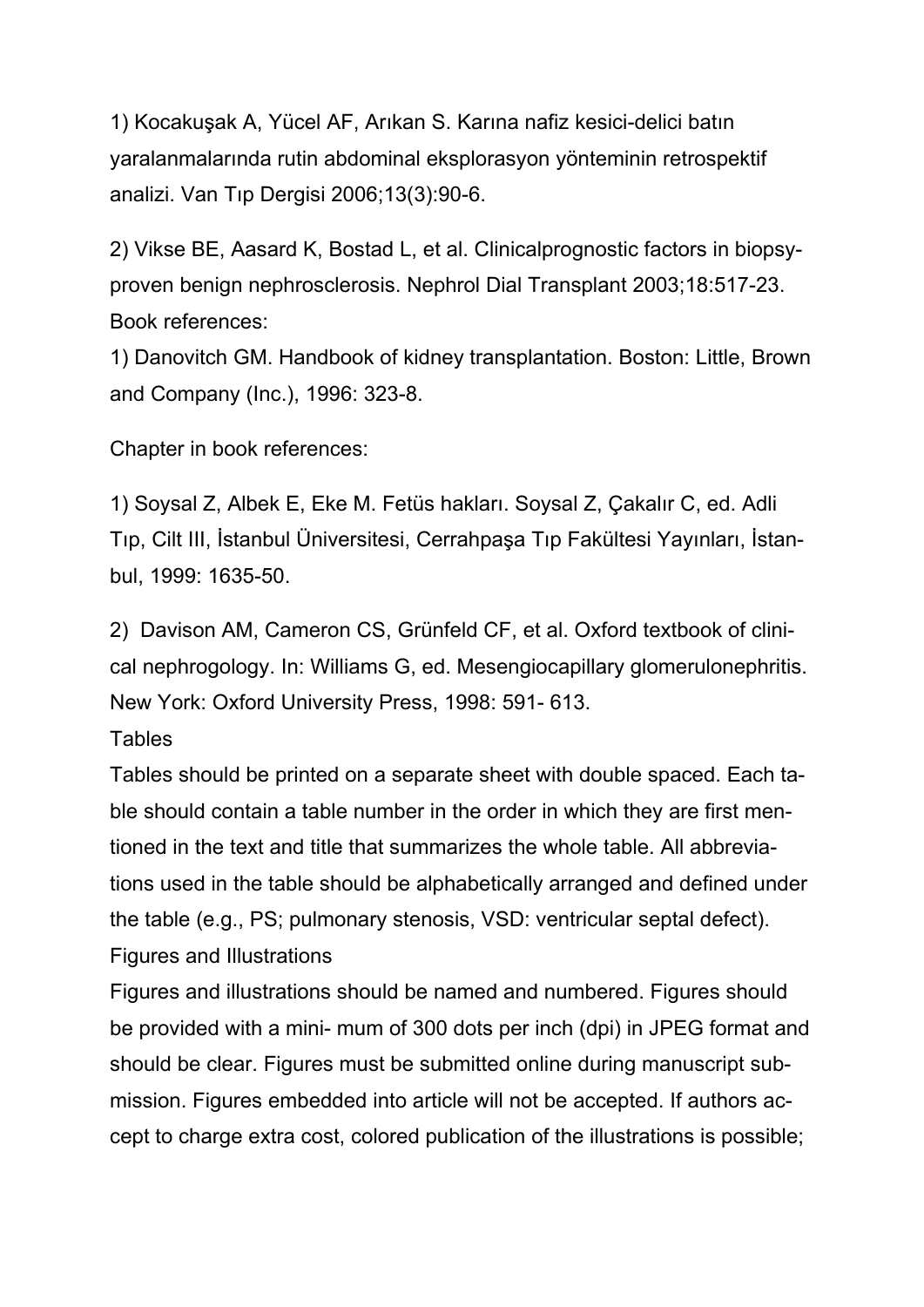otherwise all illustrations will be published as black and white. All abbreviations used in the figures and illustrations should be alphabetically arranged and defined under the footnote. Technique and ratio of magnification for photomicrographs

should be indicated. The editorial board has the right to make any revisions on the manuscript unless such changes interfere with the scientific data presented.

## REVISION AFTER REFEREE REPORT

Authors should point by point reply the items on which revision is demanded via referee report to the reserved box in the online system and as additional files should be uploaded https://www.selcukmedj.org . Additionally they should do necessary changes in article and highlight them and submit online again.

## FINAL CHECKING

1. All pages have been numbered beginning form first page of the text. 2. Assignment of copyright form has been properly filled and signed. 3. The abstract should not exceed 400 words in original articles and 200 words in case reports. 4. The title has been separately written in Turkish and in English. 5. References is in conformity with the instructions. 6. All abbreviations used in tables, figures and illustrations have been defined.

ONLINE STEPS

# At https://www.selcukmedj.org

- 1. Article Type \*
- 2. Article Title in English \*
- 3. Running Title \*
- 4. Manuscript Abstract in English \*
- 5. Key Words in English and Turkish \*
- 6. This sections should be uploded at 5 steps(Article File, Article File in PDF